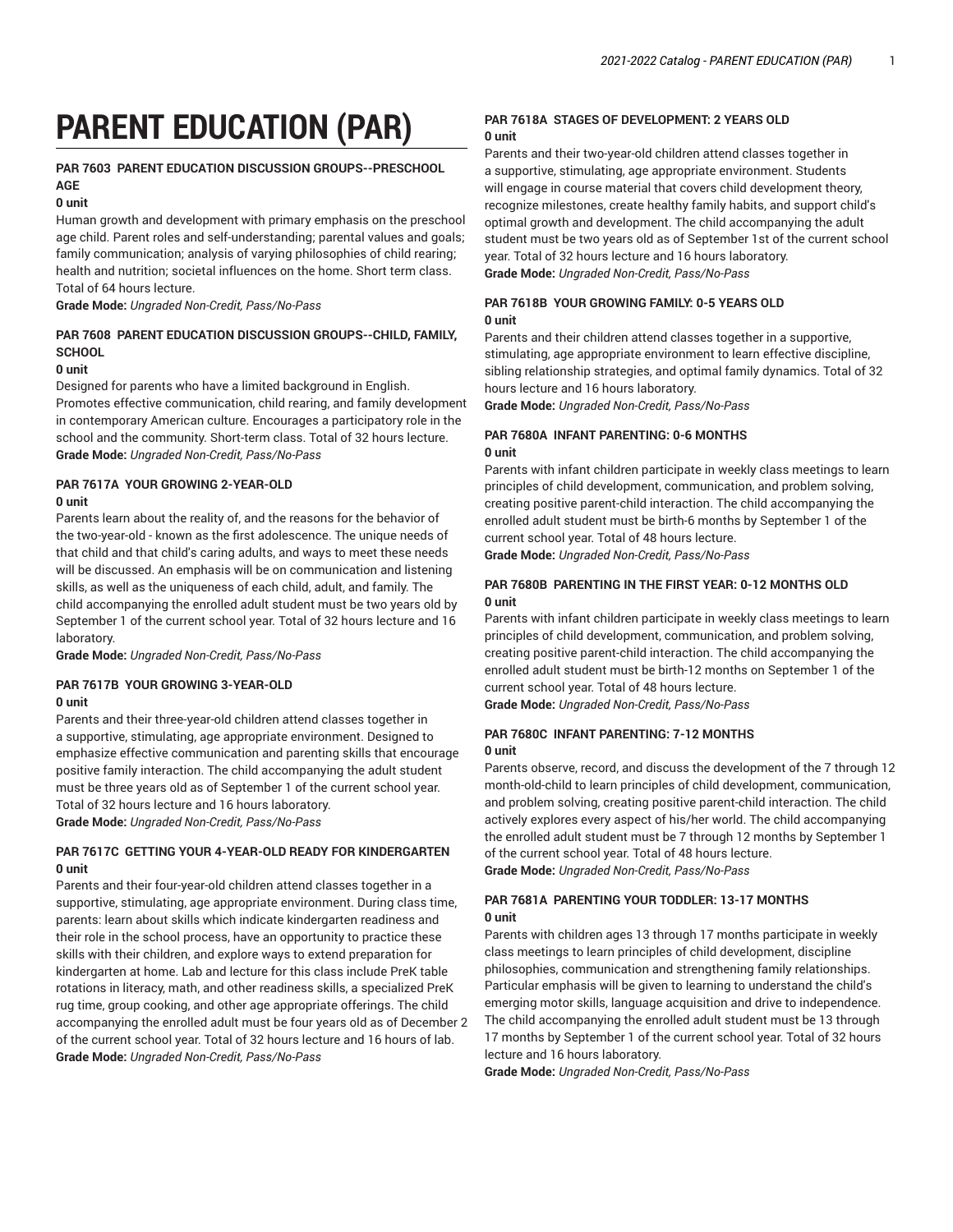# **PAR 7681B PARENTING YOUR TODDLER: 18-23 MONTHS 0 unit**

Parents observe, record, and discuss the development of the 18- through 23-month-old child to understand their child's needs and develop stronger and more positive parental skills to help the child build self-esteem and confidence. Parents will discover with the child in an age appropriate environment the many ways of learning through music, creative activities, play, and social interaction. Parents will share ideas, resources, and information. The child accompanying the enrolled adult student must be 18 through 23 months by September 1 of the current school year. Total of 32 hours lecture and 16 hours laboratory.

**Grade Mode:** *Ungraded Non-Credit, Pass/No-Pass*

# **PAR 7682 PARENTING YOUR PRESCHOOL AGE CHILD: 2-4 YEARS OLD 0 unit**

Parents and their preschool children, ages two to pre-kindergarten, attend weekly classes together in a supportive, stimulating, antibias environment. Discussion on child growth and development, communication, and problem solving to create positive family interaction. Children accompanying the enrolled adult student must be 2 years to 4 years as of September 1 of the current school year. Total of 32 hours lecture and 16 hours laboratory.

**Grade Mode:** *Ungraded Non-Credit, Pass/No-Pass*

# **PAR 7683 MULTI-AGE PARENTING: 0-5 YEARS OLD 0 unit**

Parents with pre-school age children participate in weekly class meetings to learn principles of child development, communication, problem solving, and family interaction. The child accompanying the enrolled adult student must be birth to 4 years old by December 2 of current school year. Total of 32 hours lecture and 16 hours laboratory.

**Grade Mode:** *Ungraded Non-Credit, Pass/No-Pass*

# **PAR 7685 PARENT EDUCATION DAD'S CLASS 0 unit**

Fathers, or other male caregivers participate in weekly class meetings with children to learn principles of child development, discipline philosophies, communication and strengthening family relationships . Particular emphasis will be placed on the unique skills men bring to parenting as gender differences, societal expectations and family histories are addressed. Child accompanying the enrolled adult must be 18 months to 4 years old by September 1 of the current school year. Short-term class. Total of 32 hours lecture.

**Grade Mode:** *Ungraded Non-Credit, Pass/No-Pass*

# **PAR 7686 SYSTEMATIC TRAINING FOR EFFECTIVE PARENTING OF PRESCHOOLERS**

#### **0 unit**

Designed for parents of pre-school age children, birth to 5 year old. Parents learn to understand children and gain skills for effective parenting. Emphasis on parent interaction with materials and each other to learn sound child-rearing principles. Short-term class. Total of 16 hours lecture.

**Grade Mode:** *Ungraded Non-Credit, Pass/No-Pass*

# **PAR 7687 SYSTEMATIC TRAINING/EFFECTIVE PARENTING OF SCHOOL AGE CHILD.**

#### **0 unit**

Designed for parents of school-age children, 6 to 12 years old. Parents learn to understand school-age children and gain skills for effective parenting. Emphasis on parent interaction with materials and each other to learn sound child-rearing principles. Short-term class. Total of 16 hours lecture.

**Grade Mode:** *Ungraded Non-Credit, Pass/No-Pass*

# **PAR 7688 SYSTEMATIC TRAINING FOR EFFECTIVE PARENTING OF TEENS**

#### **0 unit**

Designed to provide systematic training for improving parent-teen relationships. Parent learn to understand teenagers and gain skills for effective parenting. The parenting program helps parents find realistic, effective, and enjoyable ways to relate to the emerging young adults in their family. Total of 16 hours lecture.

**Grade Mode:** *Ungraded Non-Credit, Pass/No-Pass*

# **PAR 7710 FAMILY HEALTH AND WELL-BEING: DAD'S CLASS 0 unit**

Family health and well-being with emphasis on skills fathers bring to parenting. Group discussions on physical and emotional health, safety, and family quality time. Child accompanying the enrolled adult must be 18 months to 4 years old by September 1 of the current school year. Short term class. Total of 18 hours lecture.

**Grade Mode:** *Ungraded Non-Credit, Pass/No-Pass*

## **PAR 7711 FAMILY HEALTH AND WELL-BEING 0 unit**

Designed to promote family development in contemporary American culture for parents with a limited background in English. Introduction to proper nutrition, exercise, factors affecting physical and emotional growth and development and sleep strategies. Short term class. Total of 18 hours lecture.

**Grade Mode:** *Ungraded Non-Credit, Pass/No-Pass*

# **PAR 7712 FAMILY HEALTH AND WELL-BEING: COURT MANDATED 0 unit**

Development of proactive parenting techniques. Determine and implement a family plan that focuses on health and safety including the physical and emotional factors. Short term class. Total of 18 hours lecture.

**Grade Mode:** *Ungraded Non-Credit, Pass/No-Pass*

# **PAR 7713 FAMILY HEALTH AND WELL-BEING: FAMILY GROUP OBSERVATION**

# **0 unit**

Strategies on how to cohesively address the various needs of multiple family members. Focusing on family health and well-being, nutrition, sleep and stress. The child accompanying the enrolled adult student must be birth to 4 years old by September 1 of the current school year. Short term class. Total of 18 hours lecture.

**Grade Mode:** *Ungraded Non-Credit, Pass/No-Pass*